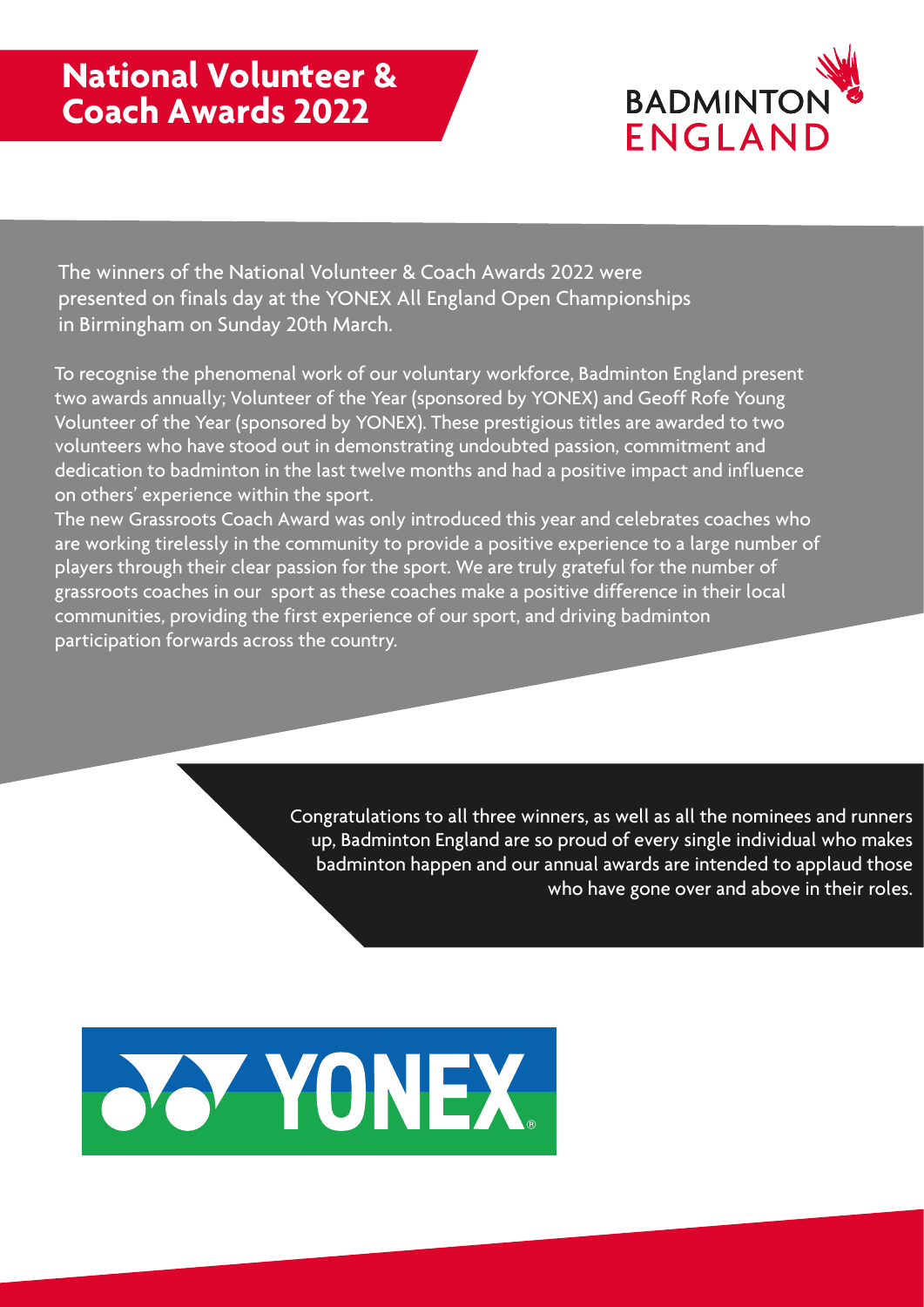# **National Volunteer & Coach Awards 2022**



Volunteer of the Year 2022 Runners Up:

- Ian Johnstone (Surrey)
- Margaret Sinclair (Yorkshire)

## **Volunteer of the Year 2022 (sponsored by YONEX) Winner: Jess Canfield**

Jess' hard work has resulted in Liskeard Junior and Inclusive Badminton Club, and all other feeder sessions linked to the main club, successfully returning to play after the pandemic. She has been completely focused and dedicated in not only ensuring the club was able to resume when restrictions were lifted, but also that all COVID regulations were followed with additional policies adopted to put the players' safety first and making everyone feel safe and comfortable within the club environment. She is the Club Secretary and a Level 2 coach but has gone above and beyond in this role as she has increased the number of sessions and playing opportunities, successfully applied for additional funding for the club, established a new team for entry into the local league, increased club participation with taster sessions and advertising through social media, helped to run a Disability Festival and set up a new session for over 55s, in partnership with the local Leisure Centre and Active Cornwall.

Jess has liaised with Rethink (a Mental Health Charity) who the club now work closely with to obtain funding to supply new equipment and contribute to new playing opportunities to support players' mental health and well-being.

She also attends Cornwall County Badminton Association meetings to represent the club, mentors young leaders and Foundation coaches, recently set up a new Essentials course to teach the basics of badminton to beginners and has just been accepted onto Badminton England's Female Leadership and Performance Programme.



## **Claire Reed (Liskeard Junior and Inclusive Badminton Club Member & Administrator):**

*"Jess is an extremely popular member of the club, supporting everyone around her whether it be player, young leader or coach. With her expertise with social media, she has supported the admin committee members, developed best practices for COVID safe sessions and is relentless in striving for high standards which is reflected in such a high demand for opportunities to play from our members. With her knowledge and passion for supporting and promoting good mental health through her association with Rethink, she is helping all our members continuously."*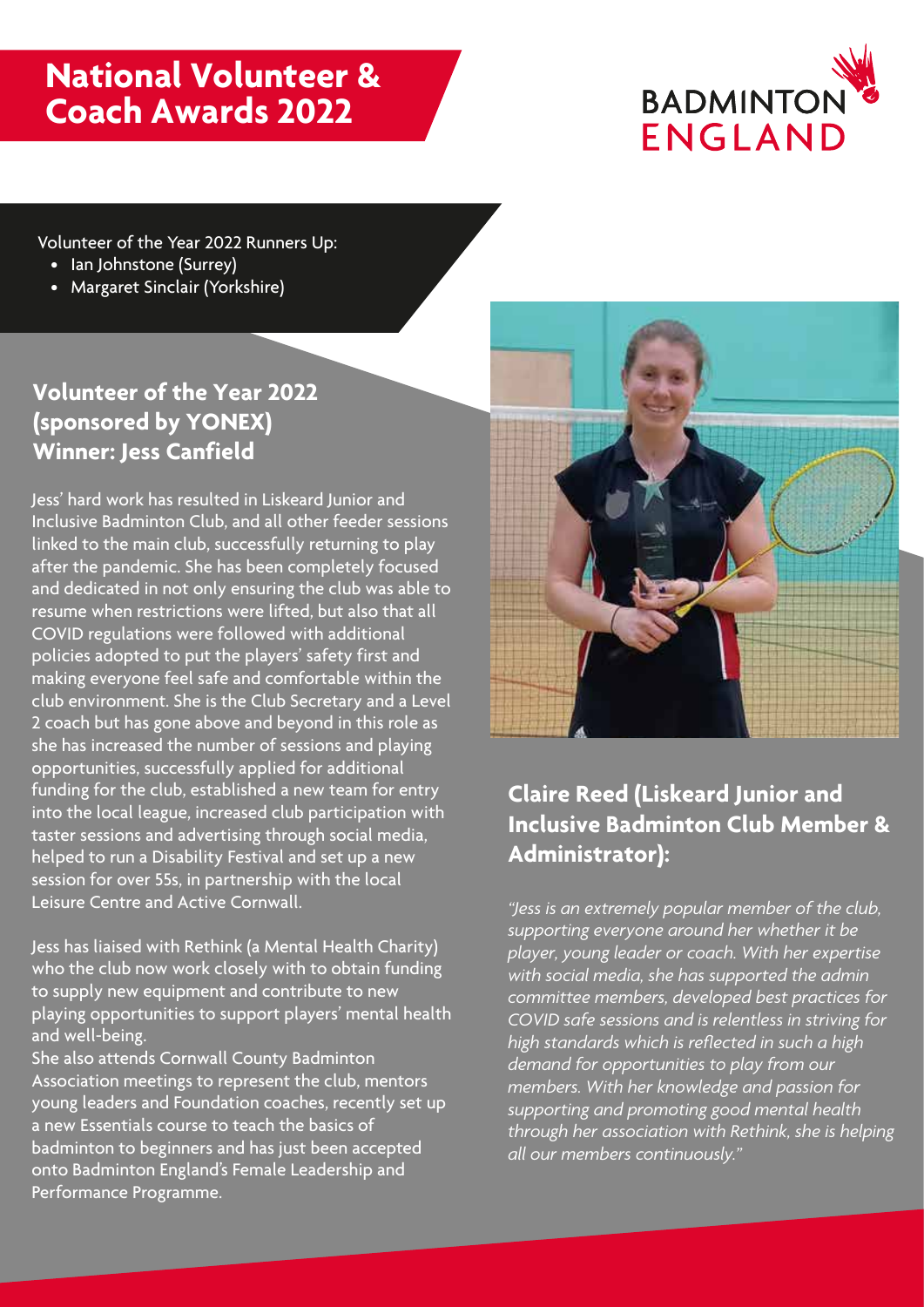# **National Volunteer & Coach Awards 2022**



Geoff Rofe Young Volunteer of the Year 2022 Runners Up:

- Anna Kroon (Durham)
- Nicole Ng (Kent)

#### **Geoff Rofe Young Volunteer of the Year 2022 (sponsored by YONEX) Winner: Oscar Butler**

Oscar is a truly inspiring young man who, at only 14 years of age, has shown huge potential as a volunteer in Norfolk. He regularly supports 8 hours of badminton activity each week by assisting at Eaton Eagles junior session, the Under 14 and Under 12 county squad sessions, North Norfolk Junior Club sessions as well as supporting his school badminton club during lunchtimes and after school.

He has also volunteered at his local Under 14 County Restricted Tournament, acted as Deputy Coach for Under 14 county matches and travelled to Milton Keynes to volunteer at two national events (Badminton England Under 17 Nationals and the Senior County Champion of Champions Tournament).

Oscar also attended the virtual Young Leader Academy in 2021 (delivered by Badminton England) as well as the face-to-face Academy in March 2022.

## **Julie Pike (Badminton England Relationship Manager):**

*"Oscar is a brilliant role model for the young players within Norfolk and helps at a number of settings – for the younger players in his school, at a local junior club and with juniors in the younger age group in the county set up. He has thrown himself into volunteering and has enjoyed learning new skills, which has provided him with greater confidence. Not only has he enjoyed supporting others to improve their badminton, but it has inspired and motivated him to continue to develop and improve his own badminton."*